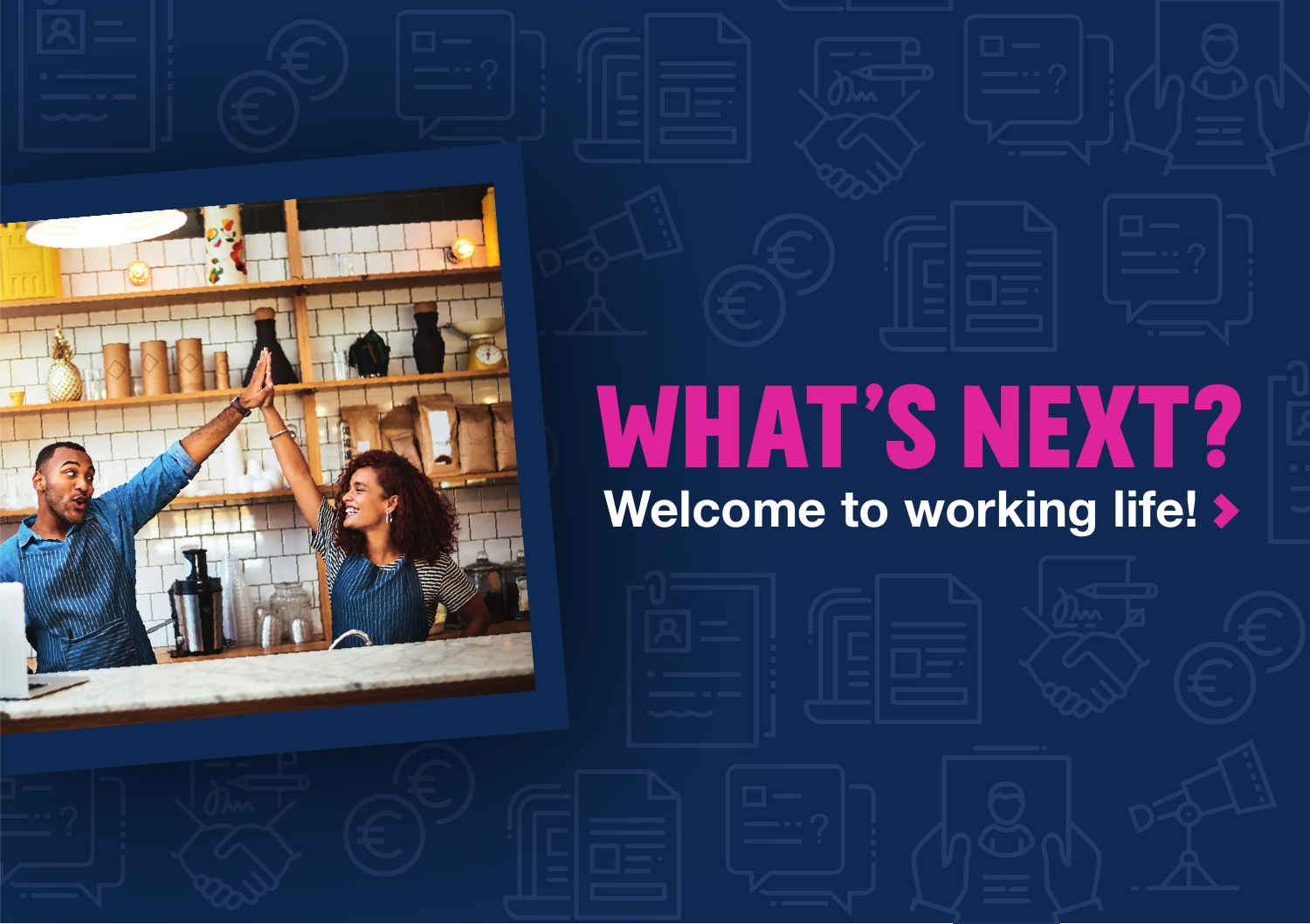# **TIPS FOR JOB SEARCHING**



Find an interesting job

Be active and contact employers that are of interest to you. Sometimes jobs can be available although there are no announced vacancies.

It is important to know what you are applying for. Check out the potential employer, for example by looking at their website.



A distinctive job application stands out, but watch out for overkill. Before submitting your job application, ask for feedback from someone you know.

Include in your application what you can offer the employer as an employee.

#### In the application tell the employer what you can do and be proud of your skills.

In addition to or in the absence of work experience, you may also include hobbies and volunteer work in your CV.

Ask for references, for example from former supervisors or hobby instructors.



Prepare for your interview

If you are called for an interview, think ahead of time what you might be asked and how you will respond.

Prepare to be asked by the employer if you have any questions at the end of the interview.

Remember polite manners and a tidy appearance.

Remember that not all questions need to be answered (for example, questions relating to family status or political beliefs).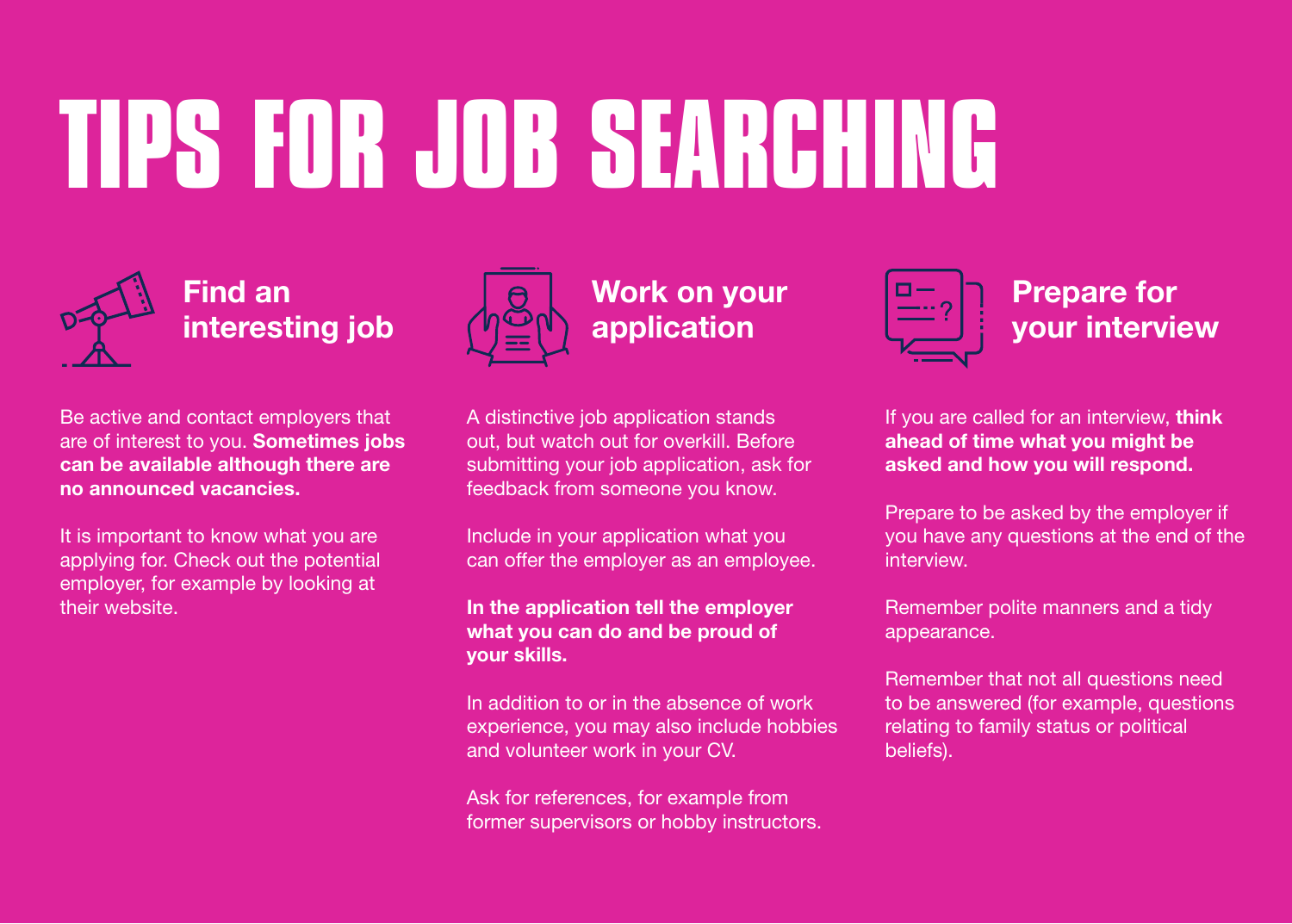## **WHEN YOU GET A JOB**



#### Agree on terms in writing

Make a written employment contract. Remember that you have the right to take your time to study the contract. If you think something is unclear in the agreement, you do not have to sign it immediately. You may want to ask your parents or your trade union for advice before signing.

Order your tax card from vero.fi and send it to your employer before starting your employment.

There is no probation period unless you´ve agreed upon it, at the latest when the employment begins.

Find out what the sector's trade union is and if you have a shop steward or other employee representative at your workplace. Your trade union and your shop steward or other employee representative will be there to support you if you encounter problems in the workplace.

**There must be a valid reason stated in the employment contract for making it a fixed-term contract, e.g. summer work.**



Get paid for the work you've done

If you do not know what salary you should be paid for the work, you can ask for advice from your trade union. Your wage can be higher than the minimum wage set in the collective agreement but never lower.

Be sure to check that all the necessary information is included in each payslip: the amount of pay, any overtime and weekend bonuses, the tax rate, and the pension and unemployment insurance contributions.

Separate compensation must be paid for overtime and public holidays. You do not have to agree to work overtime, but you should be flexible.

When you are employed you accrue annual leave. You may also be entitled to holiday pay.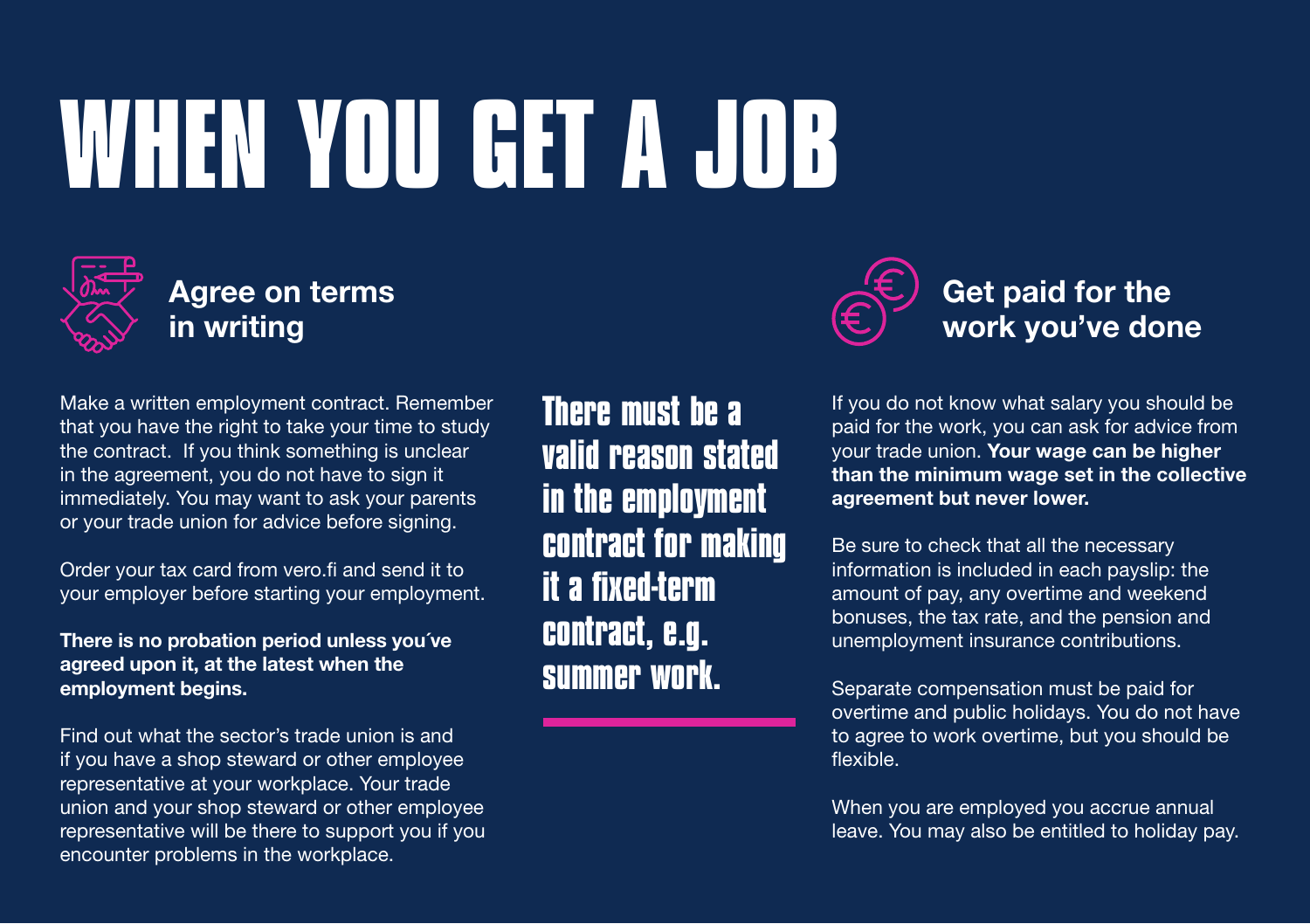

**Your salary will be paid into your bank account and you are entitled to a payslip.**

An employment contract can be made for a fixed term or until further notice.

If your contract is in force until further notice it means the contract is in force permanently until it is terminated. The notice of termination may be given by the employee or the employer. The employee does not have to give any reason for terminating their contract. However, the employer may not terminate the contract without a legal reason.

A fixed-term contract ends without notice or at the end of the agreed work. A fixed-term contract may be terminated early only if you have agreed to this when signing the contract or during the employment.

If you have agreed on a probation period at the beginning of the employment, both you and your employer may cancel the contract with immediate effect during the probation period. After the probation period, your contract may be cancelled only for a very serious reason.

If you have any questions about the end of your employment, do not hesitate to contact the shop steward at your workplace or your union.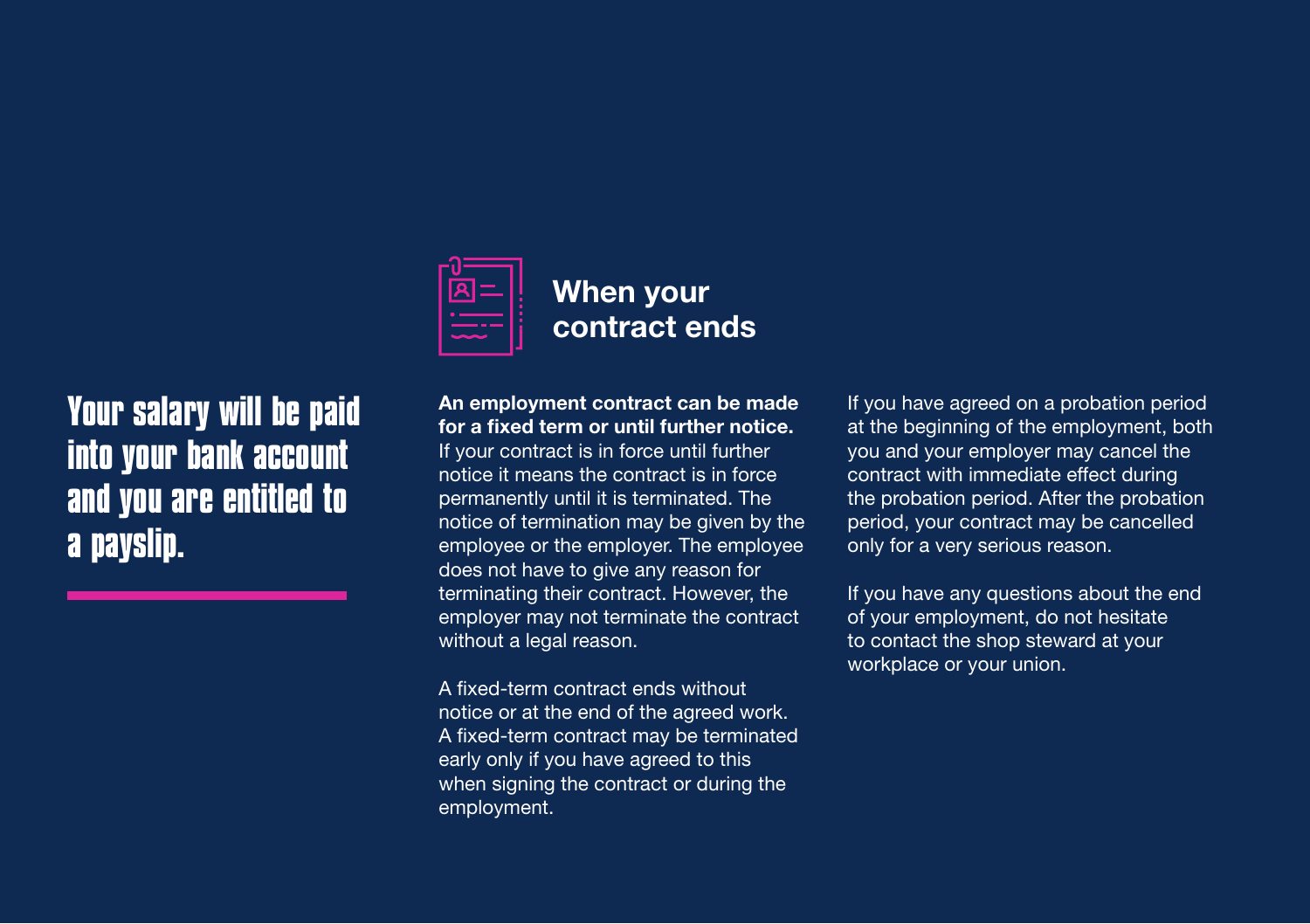### **DID YOU BECOME UNEMPLOYED?**



#### Applying for unemployment benefit

Register with the Employment and Economic Development Office (TE Office) as an unemployed jobseeker no later than on your first day of unemployment.

The unemployment benefit must be applied for separately from the payer of the benefit, who may be the unemployment fund or the Social Insurance Institution of Finland (Kela).

If you have been a member of the unemployment fund for a long enough time and meet the employment condition, you can receive earnings-related daily allowance from the unemployment fund. Apply for earnings-related daily allowance at your unemployment fund according to the instructions.

If you are not a member of an unemployment fund, apply for unemployment benefits from Kela. Kela pays either labour market support or a basic daily allowance for those who have met the employment condition.

The basic condition for receiving unemployment benefits is that you are available on the labour market and your job application is valid in accordance with the TE Office's instructions. So keep your job search valid and follow the instructions given by the TE Office. Also, be involved in making your employment plan, and be active in both services and the job search.

If you find a job, notify the TE Office and the unemployment fund or Kela.

**If you find a job, notify the TE Office and the unemployment fund or Kela.**